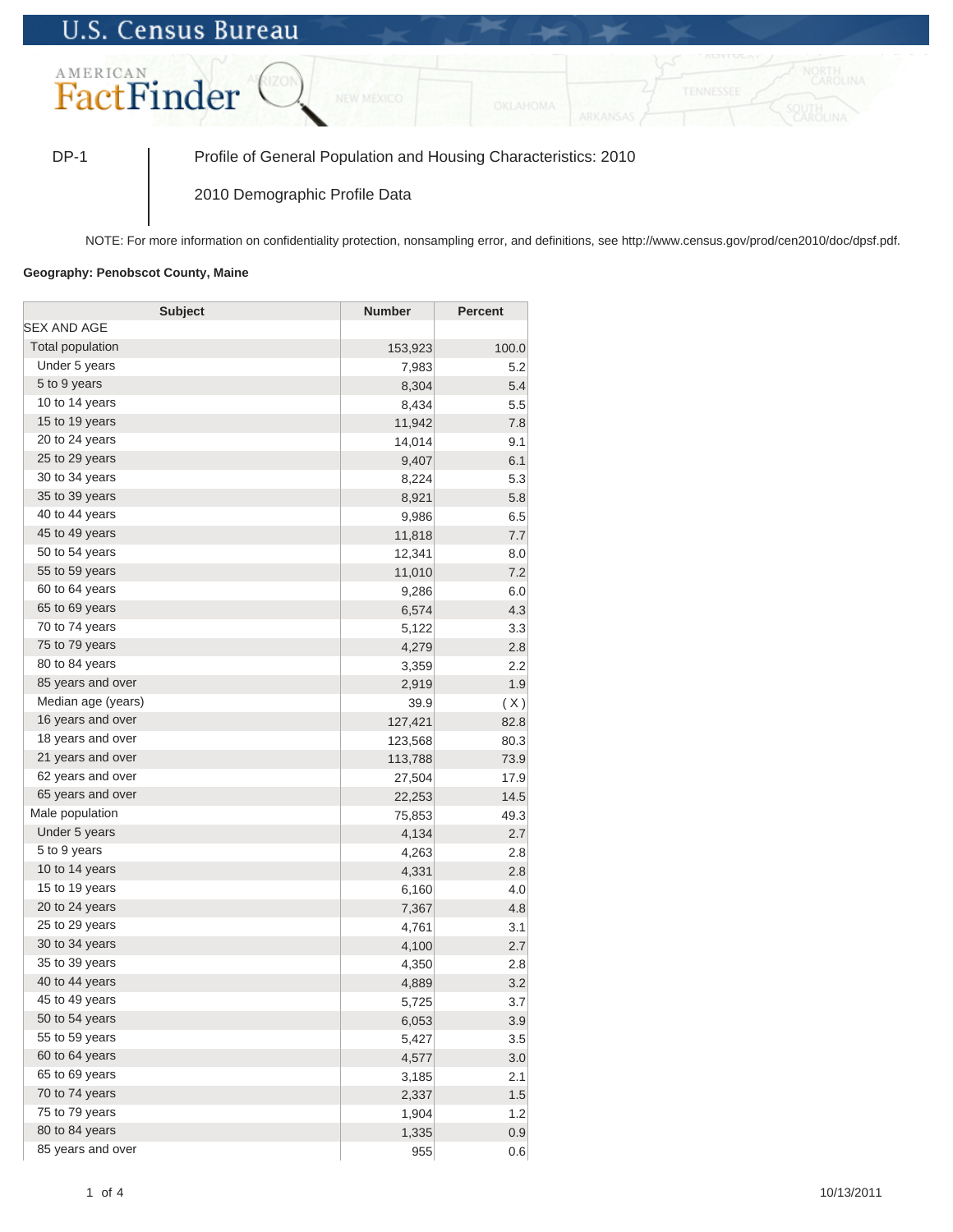| <b>Subject</b>                                      | <b>Number</b> | <b>Percent</b> |
|-----------------------------------------------------|---------------|----------------|
| Median age (years)                                  | 38.4          | (X)            |
| 16 years and over                                   | 62,221        | 40.4           |
| 18 years and over                                   | 60,233        | 39.1           |
| 21 years and over                                   | 55,175        | 35.8           |
| 62 years and over                                   | 12,335        | 8.0            |
| 65 years and over                                   | 9,716         | 6.3            |
| Female population                                   | 78,070        | 50.7           |
| Under 5 years                                       | 3,849         | 2.5            |
| 5 to 9 years                                        | 4,041         | 2.6            |
| 10 to 14 years                                      | 4,103         | 2.7            |
| 15 to 19 years                                      | 5,782         | 3.8            |
| 20 to 24 years                                      | 6,647         | 4.3            |
| 25 to 29 years                                      | 4,646         | 3.0            |
| 30 to 34 years                                      | 4,124         | 2.7            |
| 35 to 39 years                                      | 4,571         | 3.0            |
| 40 to 44 years                                      | 5,097         | 3.3            |
| 45 to 49 years                                      | 6,093         | 4.0            |
| 50 to 54 years                                      | 6,288         | 4.1            |
| 55 to 59 years                                      | 5,583         | 3.6            |
| 60 to 64 years                                      | 4,709         | 3.1            |
| 65 to 69 years                                      | 3,389         | 2.2            |
| 70 to 74 years                                      | 2,785         | 1.8            |
| 75 to 79 years                                      | 2,375         | 1.5            |
| 80 to 84 years                                      | 2,024         | 1.3            |
| 85 years and over                                   | 1,964         | 1.3            |
| Median age (years)                                  | 41.3          | (X)            |
| 16 years and over                                   | 65,200        | 42.4           |
| 18 years and over                                   | 63,335        | 41.1           |
| 21 years and over                                   | 58,613        | 38.1           |
| 62 years and over                                   | 15,169        | 9.9            |
| 65 years and over                                   | 12,537        | 8.1            |
| <b>RACE</b>                                         |               |                |
| <b>Total population</b>                             | 153,923       | 100.0          |
| One Race                                            | 151,574       | 98.5           |
| White                                               | 146,802       | 95.4           |
| <b>Black or African American</b>                    | 1,159         | 0.8            |
| American Indian and Alaska Native                   | 1,809         | 1.2            |
| Asian                                               | 1,422         | 0.9            |
| Asian Indian                                        | 220           | 0.1            |
| Chinese                                             | 492           | 0.3            |
| Filipino                                            | 143           | 0.1            |
| Japanese                                            | 76            | 0.0            |
| Korean                                              | 164           | 0.1            |
| Vietnamese                                          | 117           | 0.1            |
| Other Asian [1]                                     | 210           | 0.1            |
| Native Hawaiian and Other Pacific Islander          | 44            | 0.0            |
| Native Hawaiian                                     | 19            | 0.0            |
| Guamanian or Chamorro                               | 6             | 0.0            |
| Samoan                                              | 11            | 0.0            |
| Other Pacific Islander [2]                          | 8             | 0.0            |
| Some Other Race                                     | 338           | 0.2            |
| Two or More Races                                   | 2,349         | 1.5            |
| White; American Indian and Alaska Native [3]        | 1,141         | 0.7            |
| White; Asian [3]                                    | 370           | 0.2            |
| White; Black or African American [3]                | 464           | 0.3            |
| White; Some Other Race [3]                          | 110           | 0.1            |
| Race alone or in combination with one or more other |               |                |
| races: [4]                                          |               |                |
| White                                               | 149,041       | 96.8           |
| <b>Black or African American</b>                    | 1,790         | 1.2            |
| American Indian and Alaska Native                   | 3,100         | 2.0            |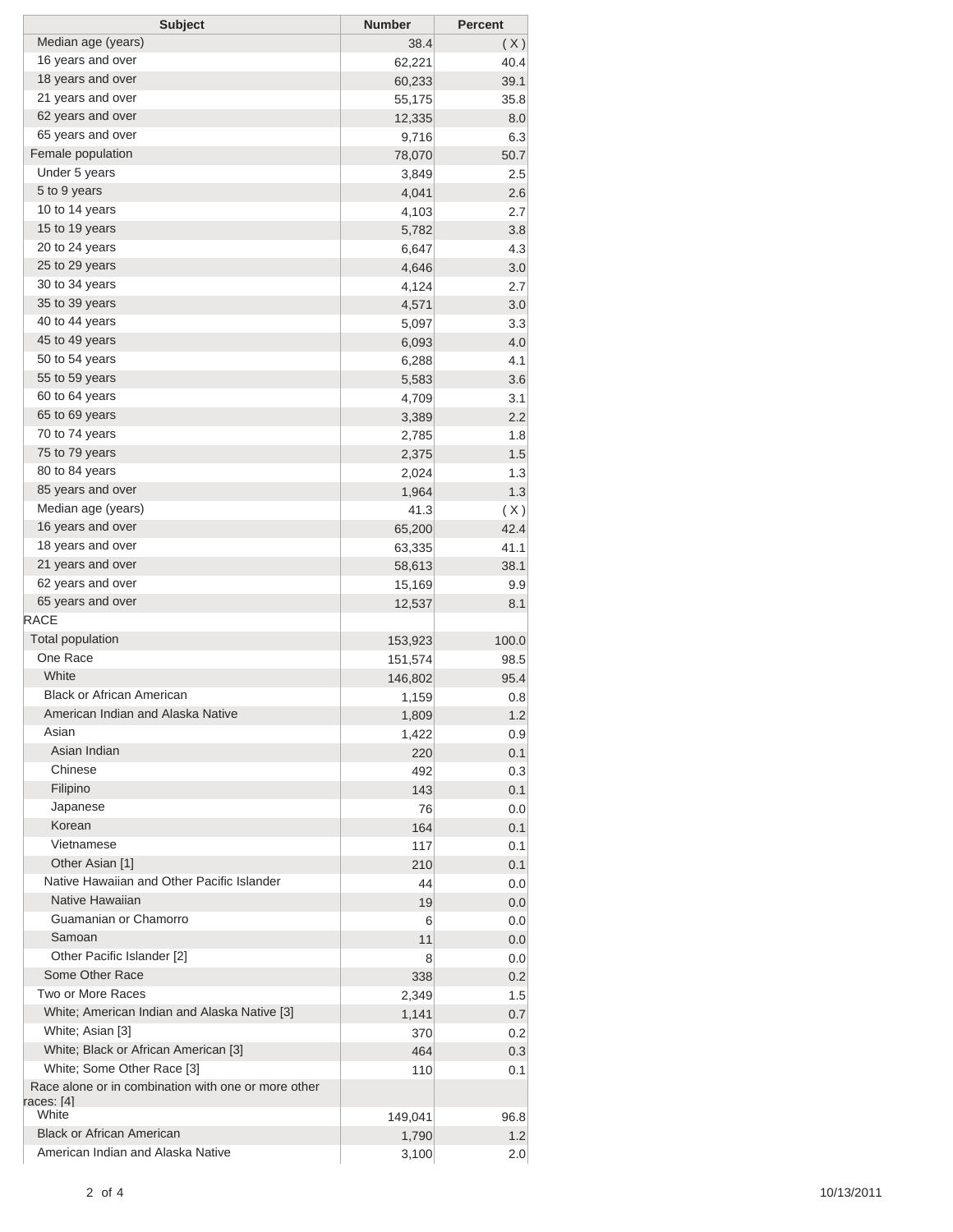| <b>Subject</b>                                   | <b>Number</b> | <b>Percent</b> |
|--------------------------------------------------|---------------|----------------|
| Asian                                            | 1,875         | 1.2            |
| Native Hawaiian and Other Pacific Islander       | 106           | 0.1            |
| Some Other Race                                  | 500           | 0.3            |
| <b>HISPANIC OR LATINO</b>                        |               |                |
| <b>Total population</b>                          | 153,923       | 100.0          |
| Hispanic or Latino (of any race)                 | 1,620         | 1.1            |
| Mexican                                          | 489           | 0.3            |
| Puerto Rican                                     | 468           | 0.3            |
| Cuban                                            | 89            | 0.1            |
| Other Hispanic or Latino [5]                     | 574           | 0.4            |
| Not Hispanic or Latino                           | 152,303       | 98.9           |
| HISPANIC OR LATINO AND RACE                      |               |                |
| <b>Total population</b>                          | 153,923       | 100.0          |
| Hispanic or Latino                               | 1,620         | 1.1            |
| White alone                                      | 1,102         | 0.7            |
| <b>Black or African American alone</b>           | 42            | 0.0            |
| American Indian and Alaska Native alone          | 35            | 0.0            |
| Asian alone                                      | 17            | 0.0            |
| Native Hawaiian and Other Pacific Islander alone | 3             | 0.0            |
| Some Other Race alone                            | 250           | 0.2            |
| Two or More Races                                | 171           | 0.1            |
| Not Hispanic or Latino                           | 152,303       | 98.9           |
| White alone                                      | 145,700       | 94.7           |
| Black or African American alone                  | 1,117         | 0.7            |
| American Indian and Alaska Native alone          | 1,774         | 1.2            |
| Asian alone                                      | 1,405         | 0.9            |
| Native Hawaiian and Other Pacific Islander alone | 41            | 0.0            |
| Some Other Race alone                            | 88            | 0.1            |
| Two or More Races                                | 2,178         | 1.4            |
| <b>RELATIONSHIP</b>                              |               |                |
| <b>Total population</b>                          | 153,923       | 100.0          |
| In households                                    | 146,605       | 95.2           |
| Householder                                      | 62,966        | 40.9           |
| Spouse [6]                                       | 29,646        | 19.3           |
| Child                                            | 36,139        | 23.5           |
| Own child under 18 years                         | 27,533        | 17.9           |
| Other relatives                                  | 5,113         | 3.3            |
| Under 18 years                                   | 1,828         | 1.2            |
| 65 years and over                                | 1,029         | 0.7            |
| <b>Nonrelatives</b>                              | 12,741        | 8.3            |
| Under 18 years                                   | 811           | 0.5            |
| 65 years and over                                | 590           | 0.4            |
| Unmarried partner                                | 6,225         | 4.0            |
| In group quarters                                | 7,318         | 4.8            |
| Institutionalized population                     | 1,577         | 1.0            |
| Male                                             | 771           | 0.5            |
| Female                                           | 806           | 0.5            |
| Noninstitutionalized population                  | 5,741         | 3.7            |
| Male                                             | 3,306         | 2.1            |
| Female                                           | 2,435         | 1.6            |
| <b>HOUSEHOLDS BY TYPE</b>                        |               |                |
| Total households                                 | 62,966        | 100.0          |
| Family households (families) [7]                 | 38,917        | 61.8           |
| With own children under 18 years                 | 15,886        | 25.2           |
| Husband-wife family                              | 29,646        | 47.1           |
| With own children under 18 years                 | 10,332        | 16.4           |
| Male householder, no wife present                | 2,800         | 4.4            |
| With own children under 18 years                 | 1,639         | 2.6            |
| Female householder, no husband present           | 6,471         | 10.3           |
| With own children under 18 years                 | 3,915         | 6.2            |